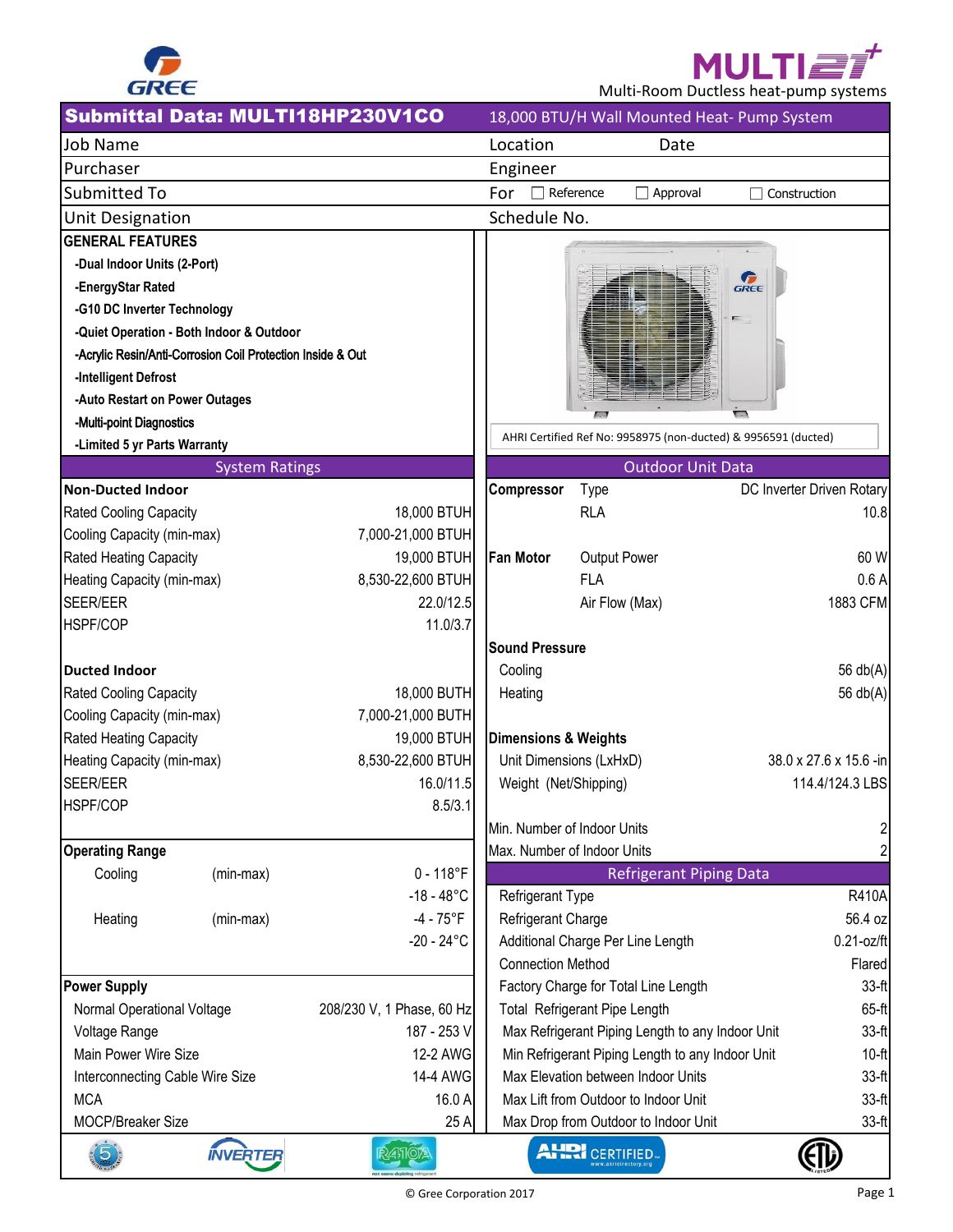

© Gree Corporation 2017 Page 2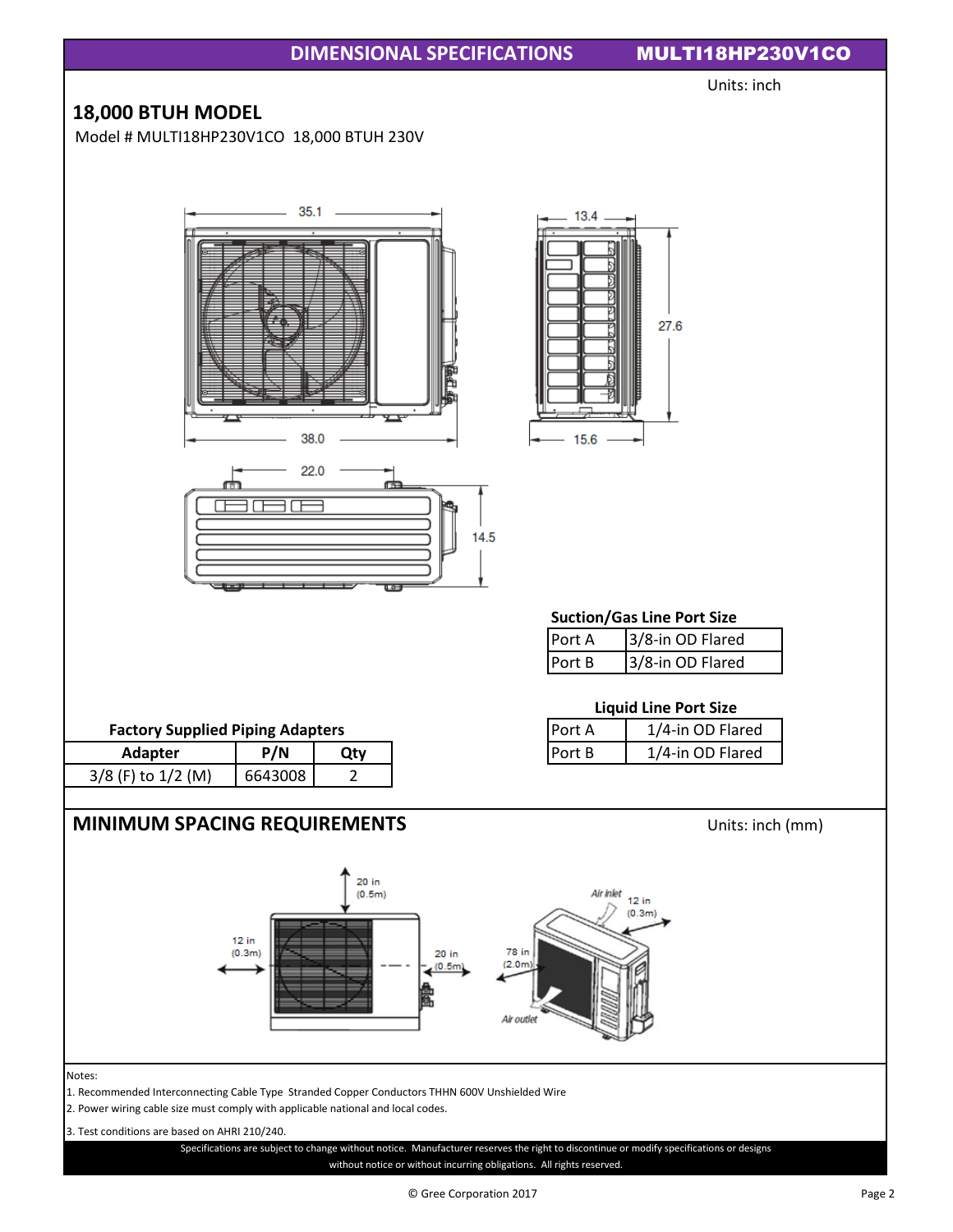| Model # LIVS09HP230V1xH 9,000 BTUH 230V<br><b>Rated Heating</b><br>Max. CFM<br>(BtuH)<br>9,500<br>318<br>Model # LIVS12HP230V1xH 12,000 BTUH 230V | $7.9 -$<br>10.8<br>Dehum<br>(Pt/Hr)<br>1.7<br>$8.3 -$<br>11.4 | Liquid Line Valve<br>Drain Connector<br>Min/Max Sound<br>Power dB(A)**<br>28/43<br>Liquid Line Valve | 9,000 BTUH MODEL<br>Suction/Gas Line Valve<br>12,000 BTUH MODEL<br>Suction/Gas Line Valve | Units: inch<br>1/4-in OD Flared<br>3/8-in OD Flared<br>5/8-in OD<br>Note: Size Refrigerant lines based on<br>evaporator port sizes.<br>1/4-in OD Flared |  |
|---------------------------------------------------------------------------------------------------------------------------------------------------|---------------------------------------------------------------|------------------------------------------------------------------------------------------------------|-------------------------------------------------------------------------------------------|---------------------------------------------------------------------------------------------------------------------------------------------------------|--|
|                                                                                                                                                   |                                                               |                                                                                                      |                                                                                           |                                                                                                                                                         |  |
|                                                                                                                                                   |                                                               |                                                                                                      |                                                                                           |                                                                                                                                                         |  |
|                                                                                                                                                   |                                                               |                                                                                                      |                                                                                           |                                                                                                                                                         |  |
|                                                                                                                                                   |                                                               |                                                                                                      |                                                                                           |                                                                                                                                                         |  |
|                                                                                                                                                   |                                                               |                                                                                                      |                                                                                           |                                                                                                                                                         |  |
|                                                                                                                                                   |                                                               |                                                                                                      |                                                                                           |                                                                                                                                                         |  |
|                                                                                                                                                   |                                                               |                                                                                                      |                                                                                           |                                                                                                                                                         |  |
|                                                                                                                                                   |                                                               |                                                                                                      |                                                                                           |                                                                                                                                                         |  |
|                                                                                                                                                   |                                                               | <b>Drain Connector</b>                                                                               |                                                                                           | 3/8-in OD Flared<br>5/8-in OD                                                                                                                           |  |
| <b>Rated Heating</b><br>Max. CFM<br>(BtuH)                                                                                                        | Dehum<br>(Pt/Hr)                                              | Min/Max Sound<br>Power dB(A)**                                                                       |                                                                                           | Note: Size Refrigerant lines based on<br>evaporator port sizes.                                                                                         |  |
| 13,000<br>400                                                                                                                                     | 3.0                                                           | 29/45                                                                                                |                                                                                           |                                                                                                                                                         |  |
|                                                                                                                                                   |                                                               |                                                                                                      |                                                                                           |                                                                                                                                                         |  |
|                                                                                                                                                   |                                                               |                                                                                                      |                                                                                           |                                                                                                                                                         |  |

without notice or without incurring obligations. All rights reserved.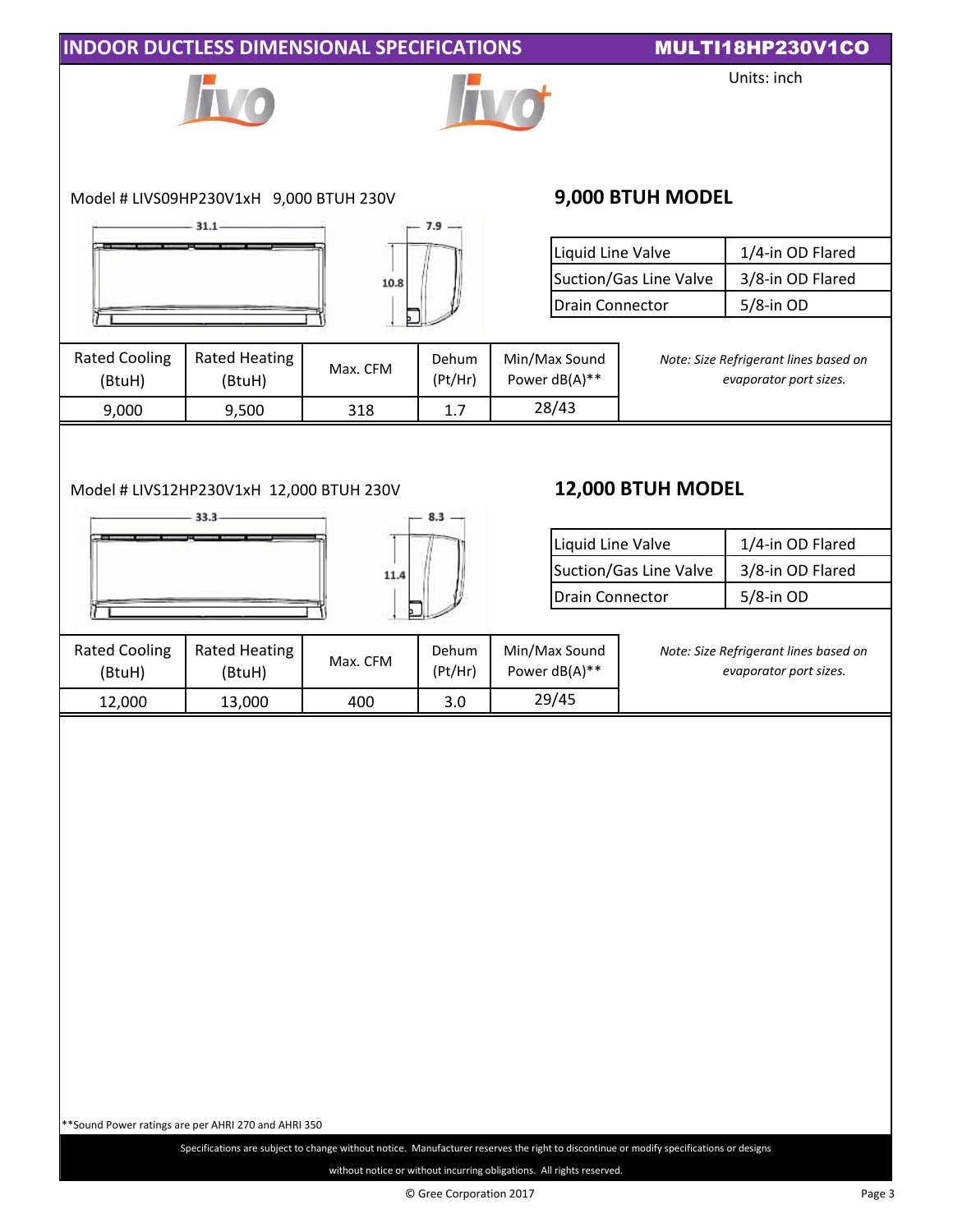| <b>INDOOR DUCTLESS DIMENSIONAL SPECIFICATIONS</b> |
|---------------------------------------------------|
|---------------------------------------------------|

## **INULTI18HP230V1CO**

|                               |                              |                                         |          |                        |                                                                 | Units: inch      |  |
|-------------------------------|------------------------------|-----------------------------------------|----------|------------------------|-----------------------------------------------------------------|------------------|--|
|                               | 9,000 AND 12,000 BTUH MODELS |                                         |          |                        | 9,000 BTU                                                       |                  |  |
|                               |                              | Model # VIR09HP230V1xH 9,000 BTUH 230V  |          |                        | Liquid Line Valve                                               | 1/4-in OD Flared |  |
|                               |                              | Model # VIR12HP230V1xH 12,000 BTUH 230V |          |                        | Suction/Gas Line Valve<br>3/8-in OD Flared                      |                  |  |
|                               |                              |                                         |          |                        | <b>Drain Connector</b>                                          | $5/8$ -in OD     |  |
|                               | 33.4                         |                                         | $8.2 -$  |                        |                                                                 |                  |  |
|                               |                              |                                         |          |                        | 12,000 BTU                                                      |                  |  |
|                               |                              |                                         |          | Liquid Line Valve      | 1/4-in OD Flared                                                |                  |  |
|                               |                              | 11.4                                    |          | Suction/Gas Line Valve | 1/2-in OD Flared                                                |                  |  |
|                               |                              |                                         |          |                        | $5/8$ -in OD<br><b>Drain Connector</b>                          |                  |  |
|                               |                              |                                         |          |                        | Note: Size Refrigerant lines based on<br>evaporator port sizes. |                  |  |
| Indoor                        |                              | Rated Cooling   Rated Heating           |          | Dehum                  | Min/Max Sound Power                                             |                  |  |
| <b>Capacity Size</b>          | (BtuH)                       | (BtuH)                                  | Max. CFM | (Pt/Hr)                | $dB(A)$ **                                                      |                  |  |
| 9,000 BTUH<br>9,000<br>11,000 |                              | 377                                     | 1.7      | 29/43                  |                                                                 |                  |  |
| 12,000 BTUH                   | 12,000                       | 13,000                                  | 400      | 3.0                    | 29/45                                                           |                  |  |
|                               |                              |                                         |          |                        |                                                                 |                  |  |
|                               |                              |                                         |          |                        |                                                                 |                  |  |
|                               |                              |                                         |          |                        |                                                                 |                  |  |

\*\*Sound Power ratings are per AHRI 270 and AHRI 350

without notice or without incurring obligations. All rights reserved. Specifications are subject to change without notice. Manufacturer reserves the right to discontinue or modify specifications or designs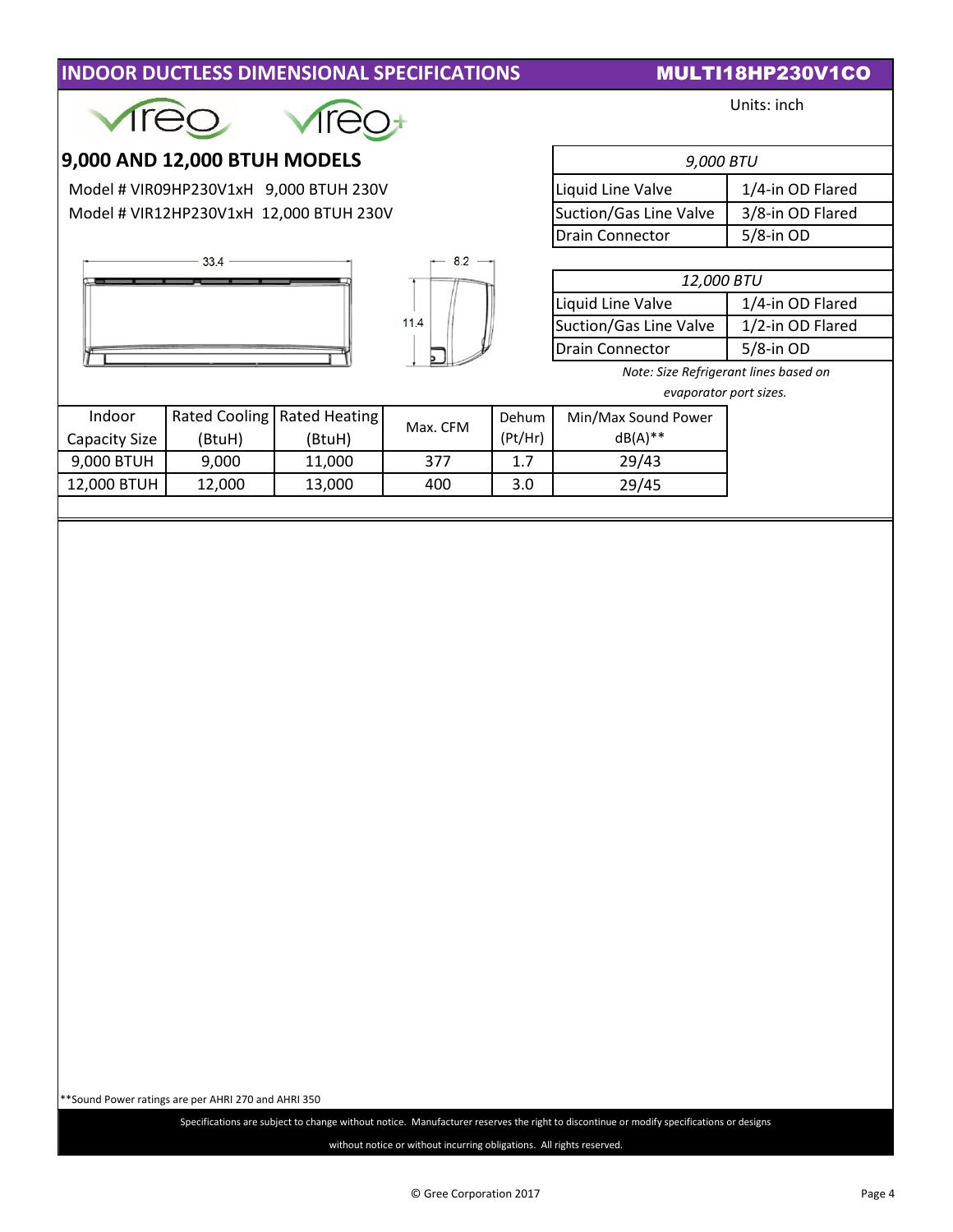Units: inch (mm)

## **9,000 AND 12,000 BTUH MODELS**

34.1 (866)

 Model # TERRA09HP230V1AH 9,000 BTUH 230V Model # TERRA12HP230V1AH 12,000 BTUH 230V



| Liquid Line Valve      | 1/4-in OD Flared |
|------------------------|------------------|
| Suction/Gas Line Valve | 1/2-in OD Flared |
| Drain Connector        | $5/8$ -in OD     |

**TERRA** 

*Note: Size Refrigerant lines based on evaporator port sizes.*

|        | Rated Cooling   Rated Heating | Max. CFM | Dehumid. | Min/Max Sound |
|--------|-------------------------------|----------|----------|---------------|
| (BtuH) | (BtuH)                        |          | (Pt/Hr)  | Power dB(A)** |
| 9.000  | 9.800                         | 418      | 1.9      | 23/43         |
| 12.000 | 13,000                        | 453      |          | 24/44         |
|        |                               |          |          |               |

\*\*Sound Power ratings are per AHRI 270 and AHRI 350

Specifications are subject to change without notice. Manufacturer reserves the right to discontinue or modify specifications or designs

without notice or without incurring obligations. All rights reserved.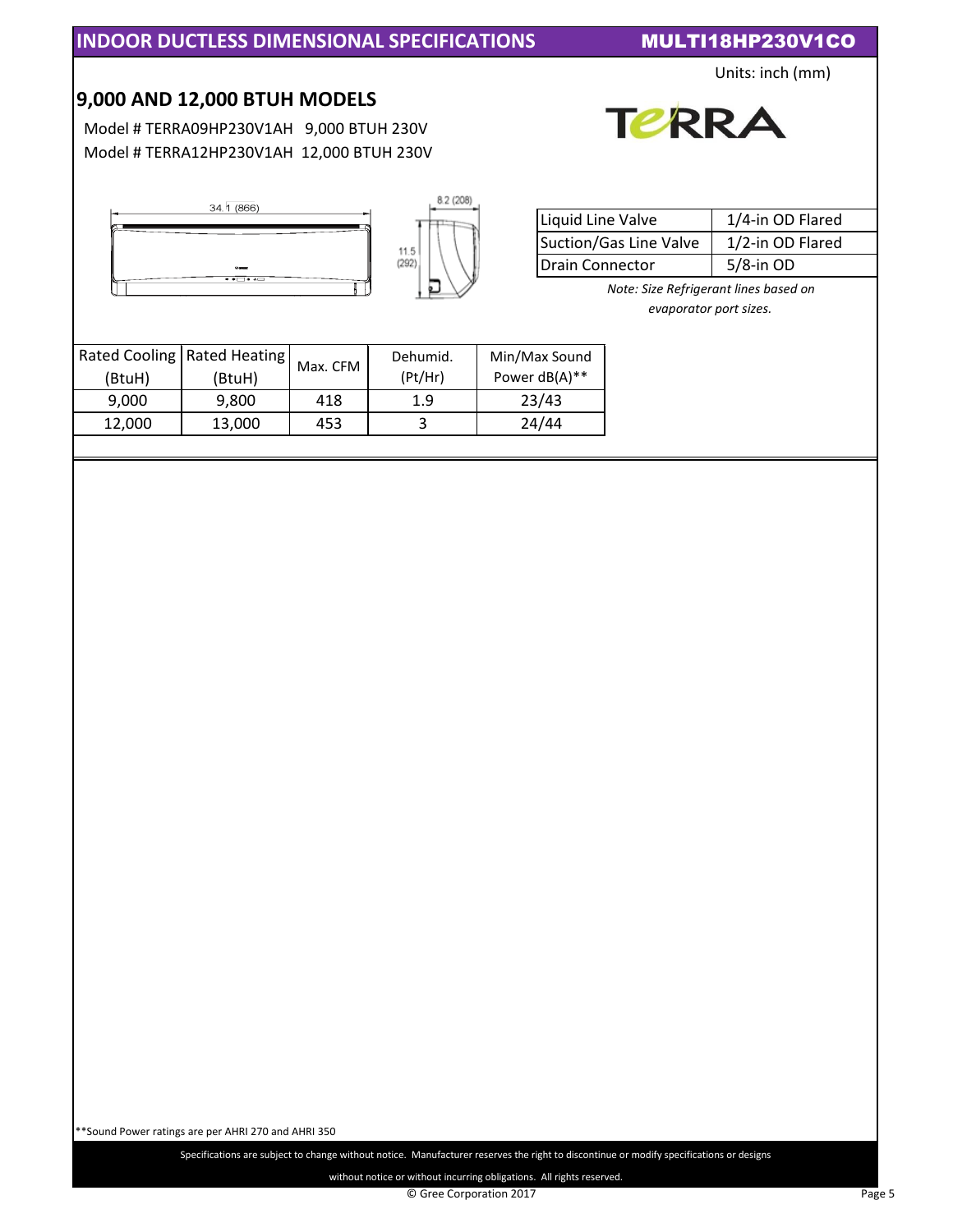Units: inch





# **9,000 BTUH MODELS**

Model # CROWN09HP230V1xH 9,000 BTUH 230V





8.0

| Liquid Line Valve      | 1/4-in OD Flared |  |  |
|------------------------|------------------|--|--|
| Suction/Gas Line Valve | 1/2-in OD Flared |  |  |
| Drain Connector        | $5/8$ -in OD     |  |  |

*Note: Size Refrigerant lines based on evaporator port sizes.*

|        | Rated Cooling   Rated Heating | Max. CFM I | Dehumid. | Min/Max Sound |
|--------|-------------------------------|------------|----------|---------------|
| (BtuH) | (BtuH)                        |            | (Pt/Hr)  | Power dB(A)** |
| 9.000  | 9.000                         | 412        |          | 22/41         |

# **12,000 BTUH MODEL**

Model # CROWN12HP230V1xH 12,000 BTUH 230V





| Liquid Line Valve      | 1/4-in OD Flared |
|------------------------|------------------|
| Suction/Gas Line Valve | 1/2-in OD Flared |
| Drain Connector        | $5/8$ -in OD     |

*Note: Size Refrigerant lines based on*

*evaporator port sizes.*

|        | Rated Cooling   Rated Heating |          | Dehumid. | Min/Max Sound    |
|--------|-------------------------------|----------|----------|------------------|
| (BtuH) | (BtuH)                        | Max. CFM | (Pt/Hr)  | Power $dB(A)$ ** |
| 12.000 | 13.000                        | 471      | 3.0      | 23/42            |

without notice or without incurring obligations. All rights reserved. Specifications are subject to change without notice. Manufacturer reserves the right to discontinue or modify specifications or designs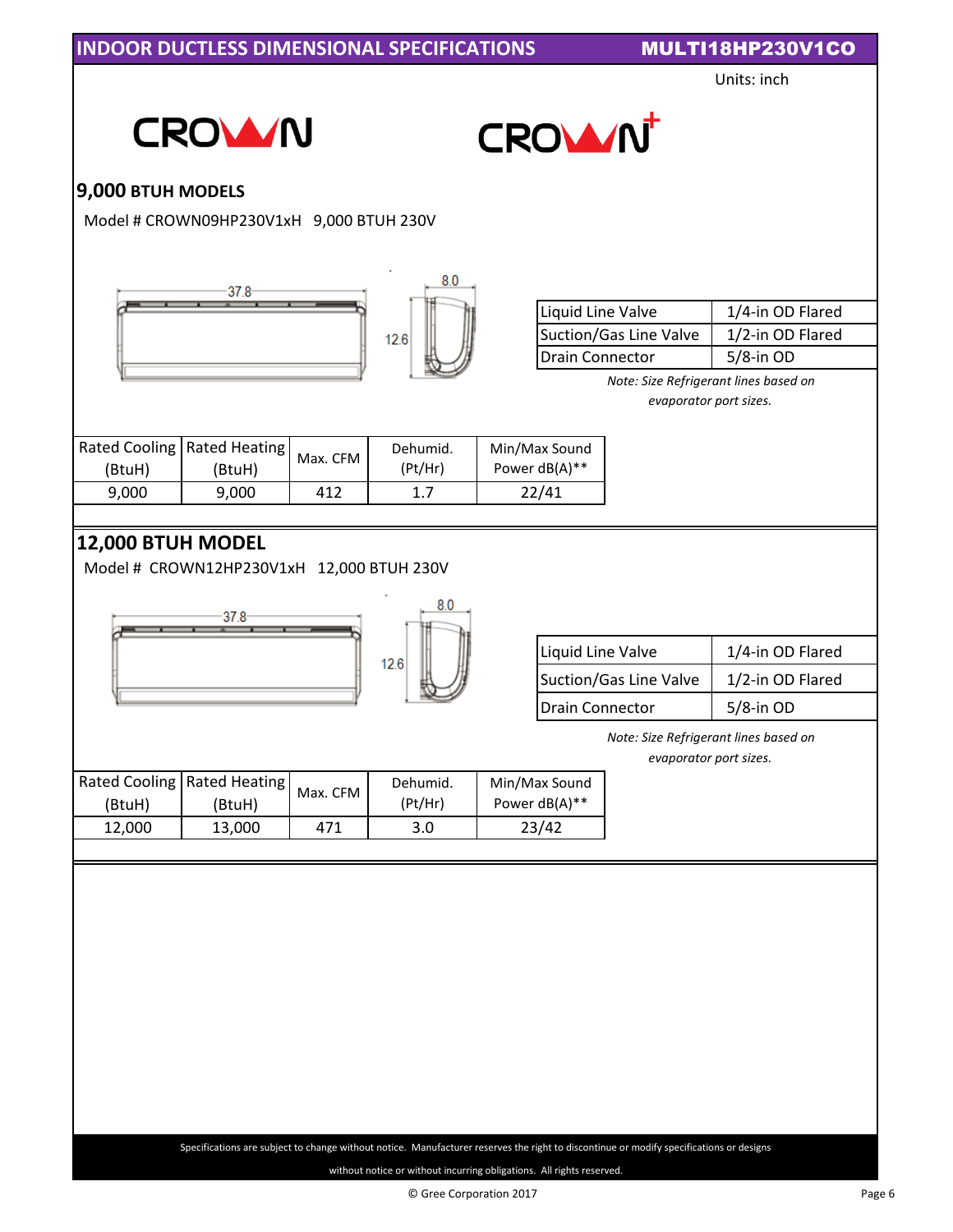| <b>Indoor Units</b><br><b>Combinations</b> | Rated<br>System<br>Capacity | Indoor<br>Unit A | Indoor<br>Unit B | Indoor<br>Unit C | Indoor<br>Unit D |
|--------------------------------------------|-----------------------------|------------------|------------------|------------------|------------------|
|                                            | (BtuH)                      | (BtuH)           | (BtuH)           | (BtuH)           | BtuH)            |
| 9K+9K                                      | 18,000                      | 9,000            | 9,000            | <b>NA</b>        | ΝA               |
| 9K+12K                                     | 21,000                      | 9,000            | 12,000           | <b>NA</b>        | ΝA               |

### **COOLING CAPACITY (BTUH)**

### **HEATING CAPACITY (BTUH)**

| <b>Indoor Units</b><br><b>Combinations</b> | Rated<br>System<br>Capacity | Indoor<br>Unit A | Indoor<br>Unit B | Indoor<br>Unit C | <b>Indoor</b><br>Unit D |
|--------------------------------------------|-----------------------------|------------------|------------------|------------------|-------------------------|
|                                            | (BtuH)                      | (BtuH)           | (BtuH)           | (BtuH)           | (BtuH)                  |
| $9K+9K$                                    | 19,000                      | 9,500            | 9,500            | <b>NA</b>        | ΝA                      |
| 9K+12K                                     | 22,500                      | 9,500            | 13,000           | <b>NA</b>        | ΝA                      |

Capacity data is based on the following conditions :

Cooling Nominal Test Conditions **Heating Nominal Test Conditions**  Indoor: 80°F DB/67°F WB Indoor: 70°F DB/60°F WB Outdoor: 95°F DB/75°F WB Outdoor: 47°F DB/43°F W

Specifications are subject to change without notice. Manufacturer reserves the right to discontinue or modify specifications or designs without notice or without incurring obligations. All rights reserved.